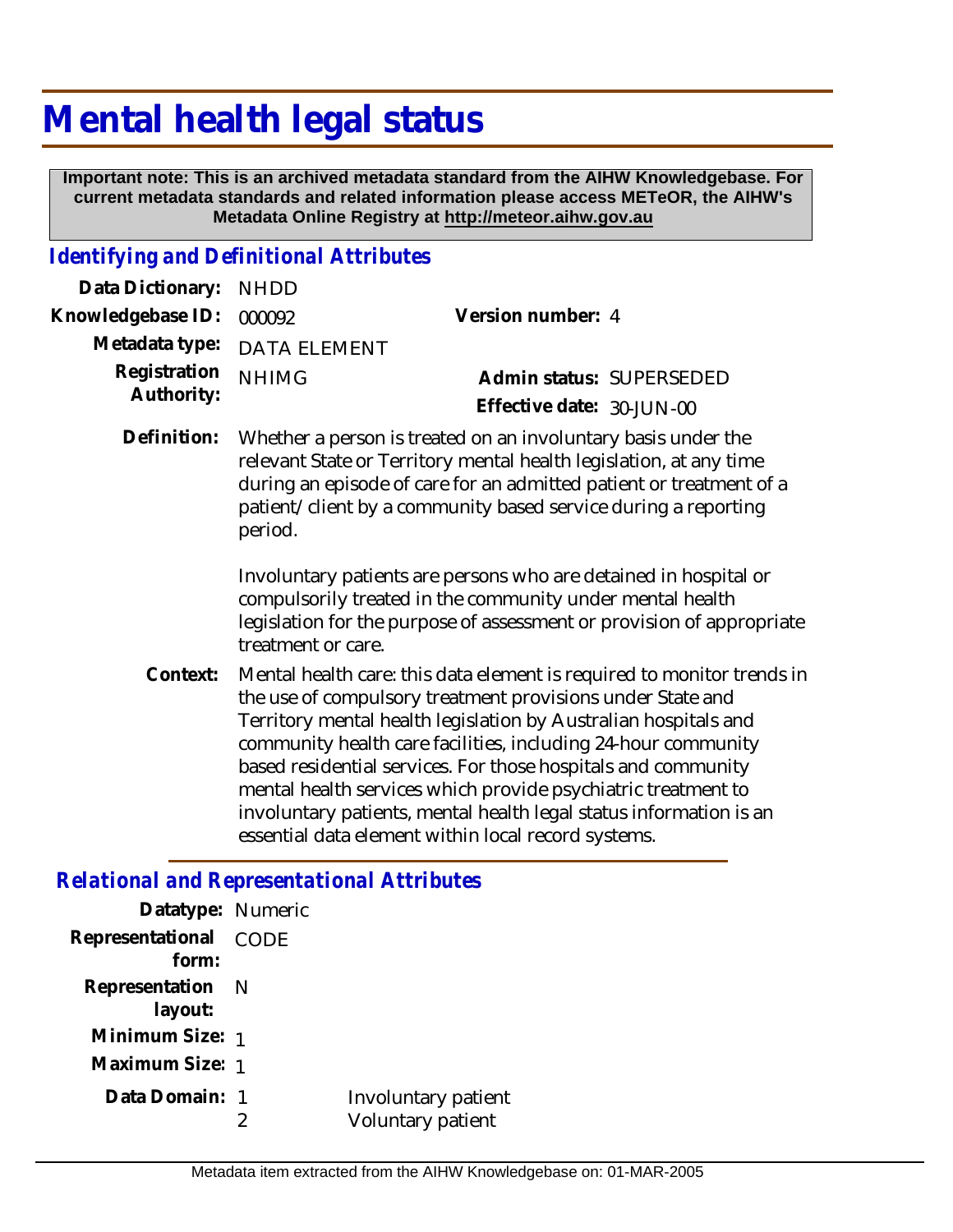| Guide For Use: Approval is required under the State or Territory mental health<br>legislation in order to detain patients for the provision of mental<br>health care or for patients to be treated compulsorily in the<br>community. Code 1 involuntary status should only be used by<br>facilities which are approved for this purpose. While each State<br>and Territory mental health legislation differs in the number of<br>categories of involuntary patient that are recognised, and the<br>specific titles and legal conditions applying to each type, the legal<br>status categories which provide for compulsory detention or<br>compulsory treatment of the patient can be readily differentiated<br>within each jurisdiction. These include special categories for<br>forensic patients who are charged with or convicted of some form<br>of criminal activity. |
|-----------------------------------------------------------------------------------------------------------------------------------------------------------------------------------------------------------------------------------------------------------------------------------------------------------------------------------------------------------------------------------------------------------------------------------------------------------------------------------------------------------------------------------------------------------------------------------------------------------------------------------------------------------------------------------------------------------------------------------------------------------------------------------------------------------------------------------------------------------------------------|
| Each State/Territory health authority should identify which<br>sections of their mental health legislation provide for detention or<br>compulsory treatment of the patient and code these as<br>involuntary status.                                                                                                                                                                                                                                                                                                                                                                                                                                                                                                                                                                                                                                                         |
| The mental health legal status of admitted patients treated within<br>approved hospitals may change many times throughout the<br>episode of care. Patients may be admitted to hospital on an<br>involuntary basis and subsequently be changed to voluntary<br>status; some patients are admitted as voluntary but are<br>transferred to involuntary status during the hospital stay.<br>Multiple changes between voluntary and involuntary status<br>during an episode of care in hospital or treatment in the<br>community may occur depending on the patient's clinical<br>condition and his/her capacity to consent to treatment.                                                                                                                                                                                                                                        |
| Collection Methods: 1 Admitted patients: to be collected if the patient is involuntary at<br>any time during the episode of care.<br>2 Patients in 24-hour staffed community-based residential services:<br>to be collected if the patient is involuntary at any time during the<br>stay in the residence.<br>3 Non-admitted patients: to be collected if the patient is involuntary<br>at any time during a specified collection period.                                                                                                                                                                                                                                                                                                                                                                                                                                   |

Related metadata: supersedes previous data element Mental health legal status version 3 has been superseded by Mental health legal status version 5

## *Administrative Attributes*

**Source Document:**

**Source Organisation:** National Health Data Committee